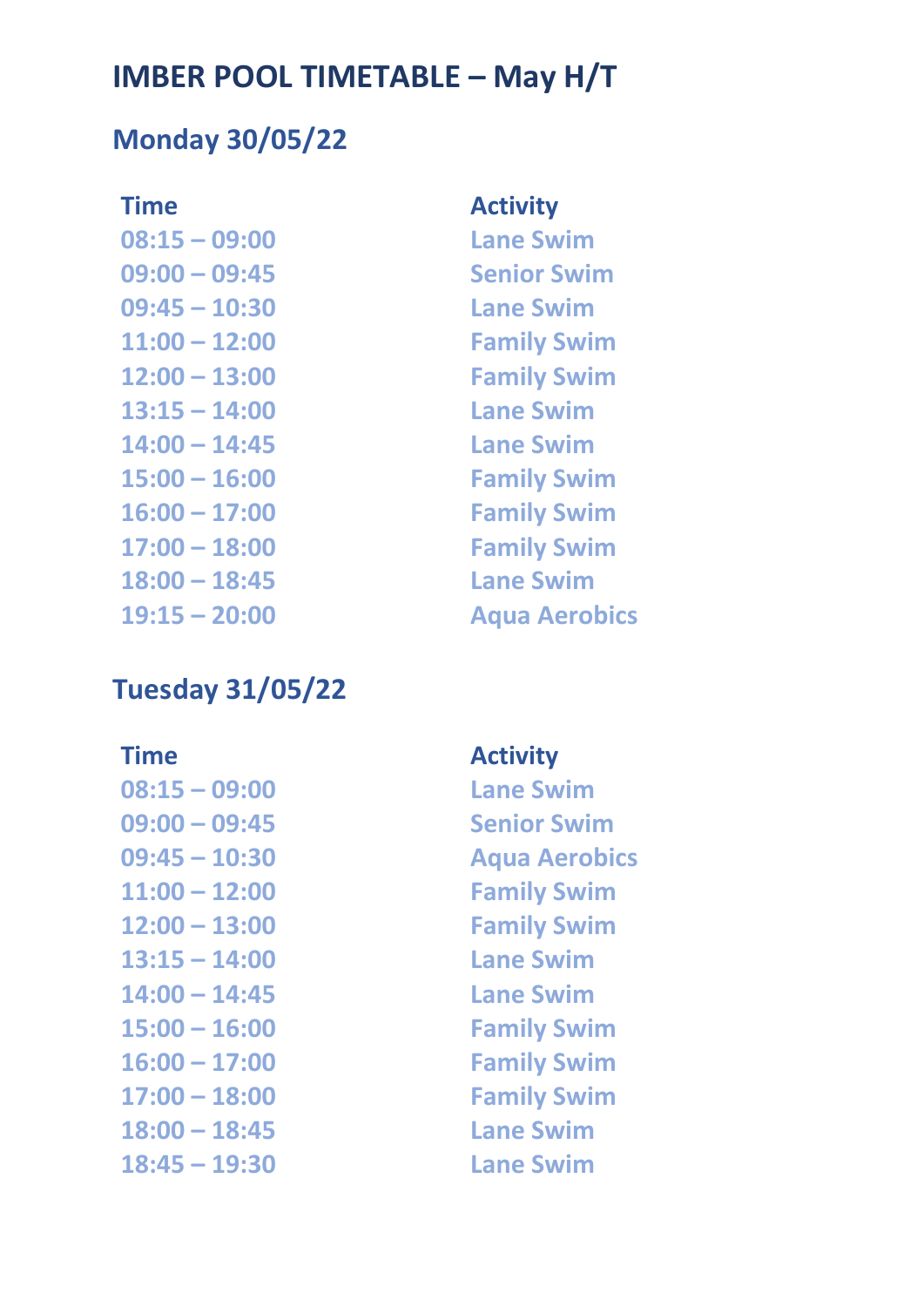## **Wednesday 01/06/22**

**08:15 – 09:00 Lane Swim 09:00 – 09:45 Senior Swim 09:45 – 10:30 Lane Swim 11:00 – 12:00 Family Swim 12:00 – 13:00 Family Swim 13:15 – 14:00 Lane Swim 14:00 – 14:45 Lane Swim 15:00 – 16:00 Family Swim 16:00 – 17:00 Family Swim 17:00 – 18:00 Family Swim 18:00 – 18:45 Lane Swim 18:45 – 19:30 Lane Swim** 

## **Thursday 02/06/22**

**08:15 – 09:00 Lane Swim 09:00 – 09:45 Senior Swim 09:45 – 10:30 Lane Swim 10:45 – 11:45 Family Swim 11:45 – 12:45 Family Swim 12:45 – 13:30 Lane Swim 15:00 – 16:00 Family Swim 16:00 – 17:00 Family Swim 17:00 – 18:00 Family Swim 18:00 – 18:45 Lane Swim 18:45 – 19:30 Lane Swim** 

### **Time Activity**

### **Time Activity**

**13:30 – 14:30 Mobility Swim**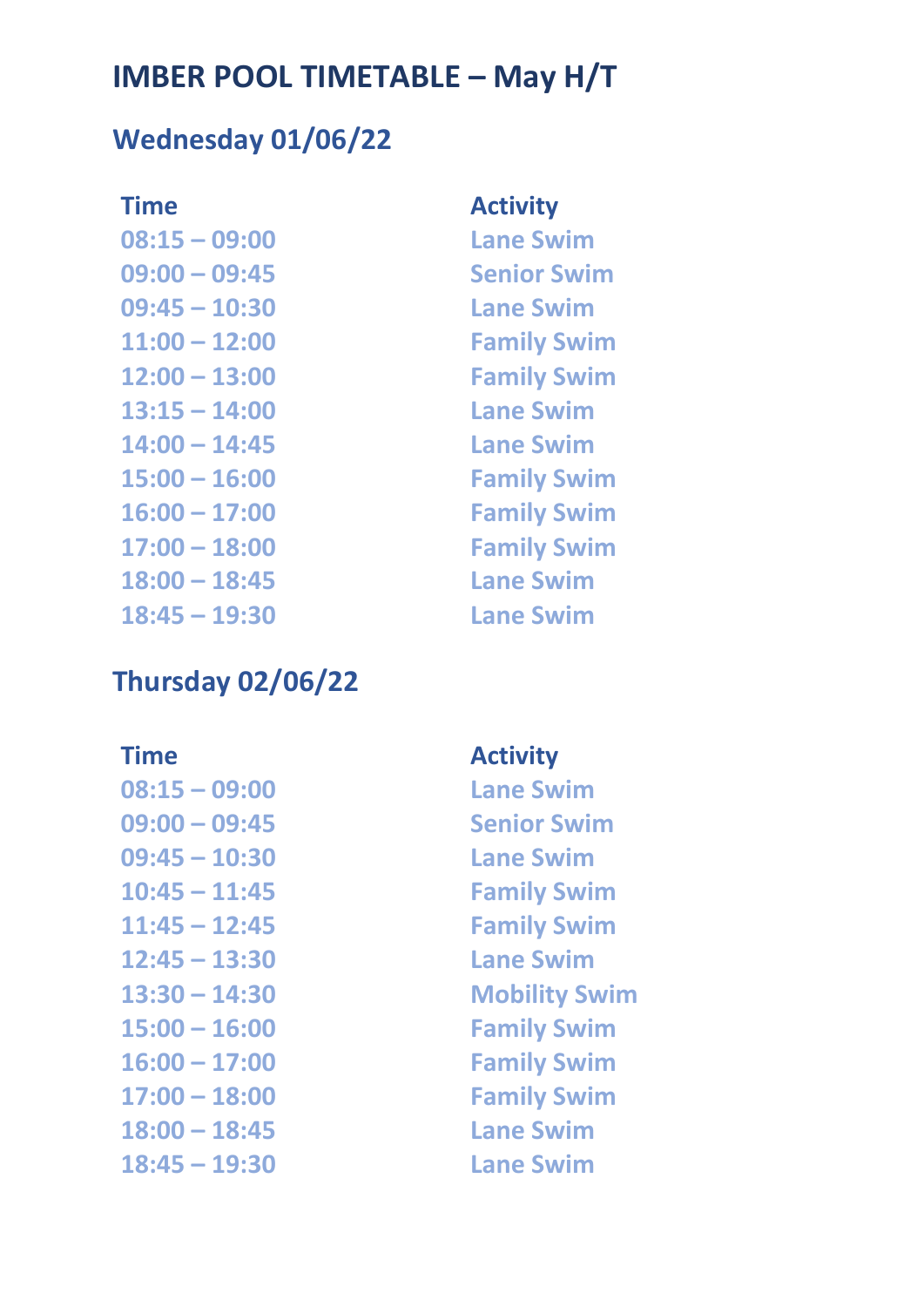## **Friday 03/05/2022**

**08:15 – 09:00 Lane Swim 09:00 – 09:45 Senior Swim 09:45 – 10:30 Lane Swim 10:45 – 11:45 Family Swim 11:45 – 12:45 Family Swim 13:00 – 13:45 Lane Swim 13:45 – 14:30 Lane Swim 14:45 – 15:45 Family Swim 15:45 – 16:45 Family Swim 16:45 – 17:45 Family Swim 17:45 – 18:30 Lane Swim** 

### **Time Activity**

## **Saturday 04/05/2022**

**09:00 – 09:45 Lane Swim 09:45 – 10:30 Senior Swim 10:45 – 11:45 Family Swim 11:45 – 12:45 Family Swim 12:45 – 13:30 Lane Swim 13:30 – 14:15 Lane Swim 14:30 – 15:30 Family Swim**

### **Time Activity**

**08:15 – 09:00 Lane Swim 15:30 – 16:30 Family Swim**